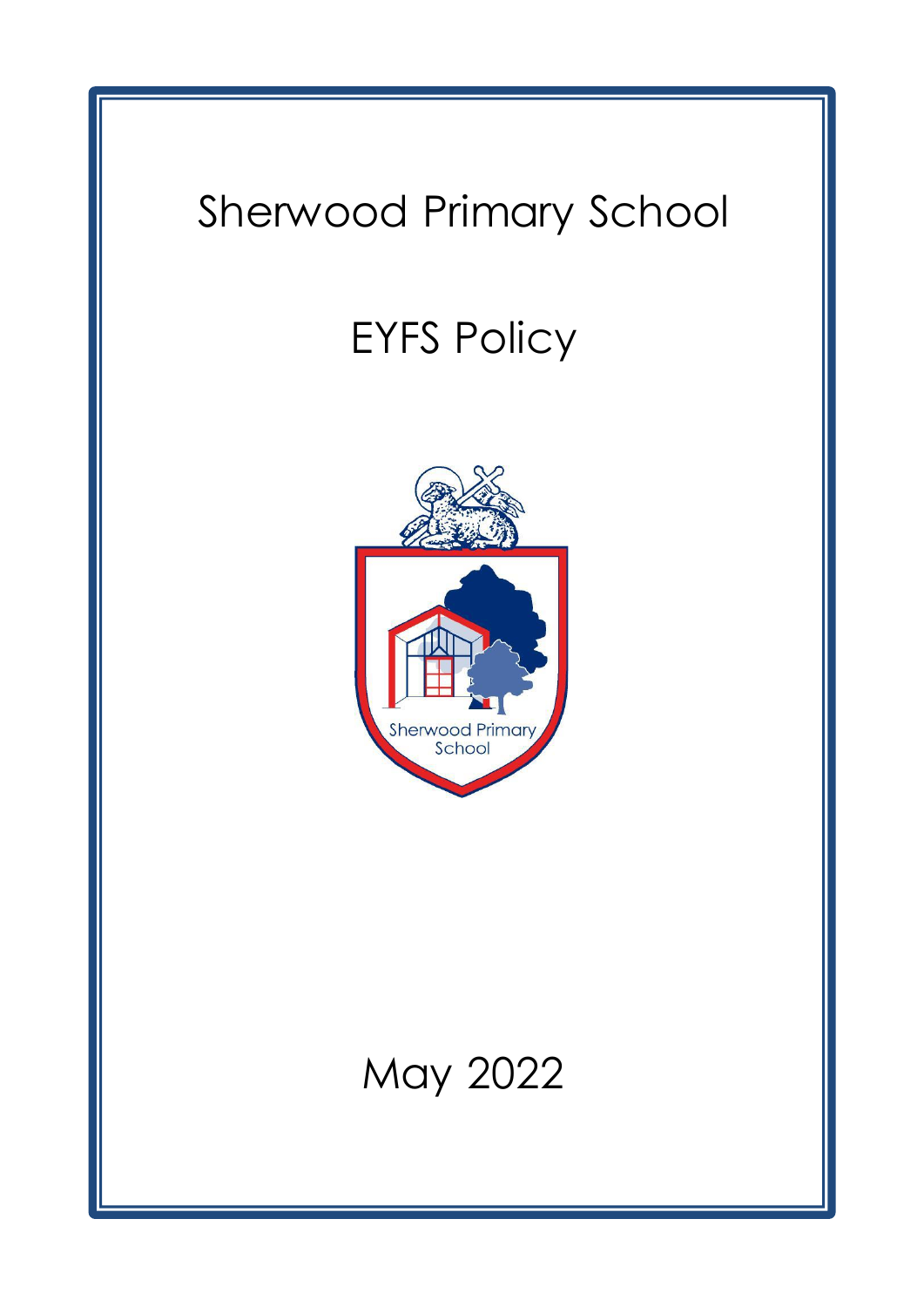# Sherwood Primary School EYFS Policy



# Sherwood Curriculum Rationale

We aim to provide a creative and challenging curriculum that inspires our children and prepares them for life in a culturally diverse and ever-changing world. High expectations, inclusive approaches and excellent teaching will form the basis of all our work. Our pupils will have the opportunity to explore, ask questions, discover and become resilient, independent learners. Our Curriculum will prepare our children for life-long learning.

#### Inspire • Explore • Achieve

#### Sherwood Values

Teaching and Learning at Sherwood Primary School is underpinned by six core values.

The 6 Sherwood Core-Values are:

- Honesty
- Perseverance
- Respect
- Adventurous
- Aspiration
- Independence

Alongside our core values, we also promote the fundamental British values of democracy, the rule of law, individual liberty, mutual respect and tolerance of those with different faiths and beliefs across the curriculum.

## **Equality**

At Sherwood, we believe that equality should permeate every aspect of School life and is the responsibility of every member of our School Community.

Every member of our School Community should feel safe, secure, valued and of equal worth. We are committed to ensuring equality of education and opportunity for all pupils; irrespective of race, gender, gender variance, disability, belief, religion socio-economic background or sexual orientation.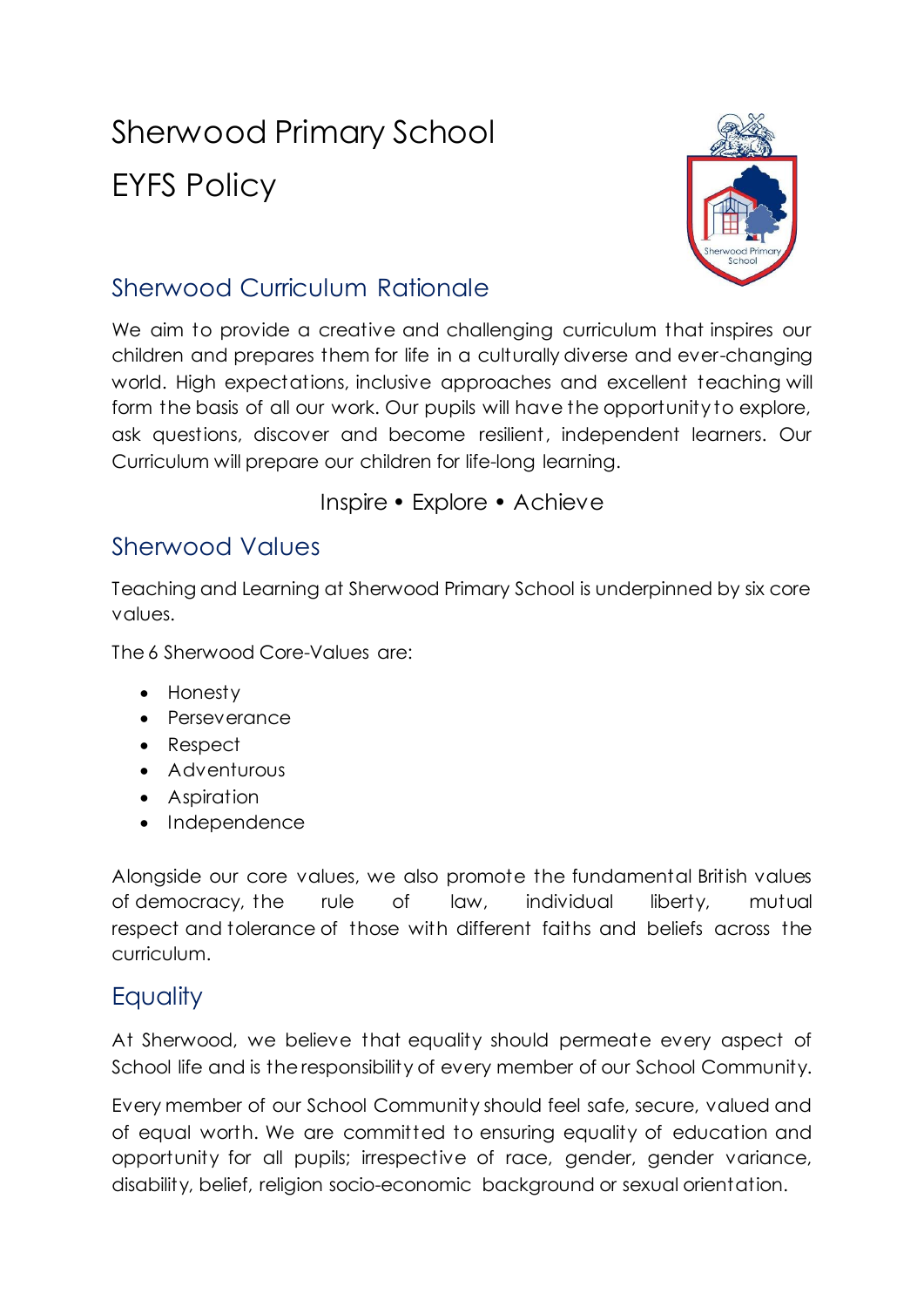It is our aim to understand and tackle the different barriers which could lead to unequal outcomes for different groups of pupils in School. The Equality Act provides a framework to support our commitment to valuing diversity, tackling discrimination, promoting equality and fostering good relationships between people. It is our aim to celebrate and value the equal opportunity achievements and strengths of all members of our School Community.

# Statutory Framework

"Every child deserves the best possible start in life and the support that enables them to fulfil their potential. Children develop quickly in the early years and a child's experiences between birth and age five have a major impact on their future life chances. A secure, safe and happy childhood is important in its own right." *St atutory framework for t he early years foundat ion st age, Department for Educat ion 2021*

# Our Intent and Aims

Within Early Years at Sherwood Primary School we aim to;

- give each child a happy, positive and enjoyable start to their school life within a safe and secure environment
- establish solid foundations and foster a deep love of learning
- enable each child, through encouragement and high expectations, to develop socially, emotionally, physically and intellectually in order to thrive in a diverse and ever changing world
- offer a structure for learning that has a range of starting points and unlimited opportunity for development
- offer a broad and rich curriculum
- encourage children to develop independence within a nurturing and supportive atmosphere
- support children to build relationships through the development of social skills such as cooperation and sharing
- help each child to recognise their own strengths and achievements by experiencing success and developing their confidence to work towards personal goals

# **Legislation**

This policy is based on requirements set out in the 2021 statutory framework for the Early Years Foundation Stage (EYFS)

# Structure of the EYFS

The Foundation Stage at Sherwood Primary School comprises of a Unit with 60 places. The the indoor and outdoor learning environments are organised in such a way that children can explore and learn safely. Equipment and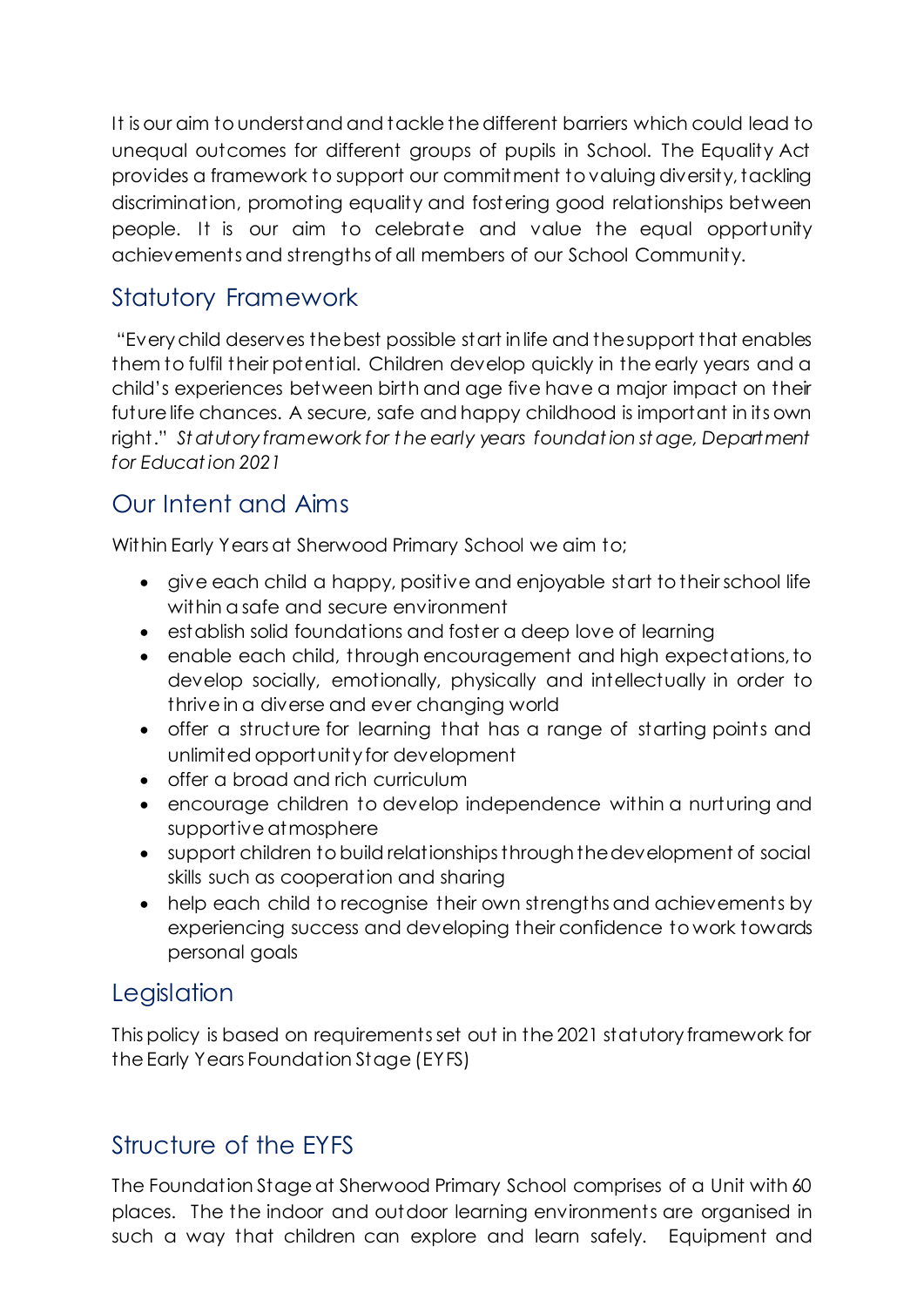resources are accessible and can be located and used independently by children. The children are organised into 6 key worker groups, each comprising of 10 children. Learning is organised through a blend of large group, key worker group, small group and 1:1 provision, depending on need. To ensure best practise and continuity our foundation team work closely together to plan and organise the EYFS curriculum.

## The Curriculum

Our EYFS children follow the curriculum as outlined in the Early Years Foundation Stage (EYFS) document.

This framework defines what we teach and we use the Development Matters guidance to support our curriculum.

The EYFS framework includes seven areas of learning and development, all of which are seen as important and interconnected.

Three of the areas are referred to as the Prime areas. These are particularly important for building a foundation for igniting children's curiosity and enthusiasm for learning, forming relationships and thriving. *(Early Years Framework 2021)*

| Communication and Language                        | Listening, Attention & Understanding |
|---------------------------------------------------|--------------------------------------|
|                                                   | Speaking                             |
| Social and Emotional Self-regulation<br>Personal, |                                      |
| Development                                       | Managing Self                        |
|                                                   | <b>Building Relationships</b>        |
| <b>Physical Development</b>                       | Fine Motor                           |
|                                                   | Gross Motor                          |

The prime areas are;

The Prime areas are strengthened and applied through the further four areas which are referred to as the Specific areas.

| Literacy                   | Comprehension<br>Word Reading<br>Writing                    |
|----------------------------|-------------------------------------------------------------|
| <b>Mathematics</b>         | <b>Numbers</b><br>Numerical patterns                        |
| Understanding the World    | Past and present<br>People, culture and communities         |
| Expressive Arts and Design | Creating with materials<br>Being imaginative and expressive |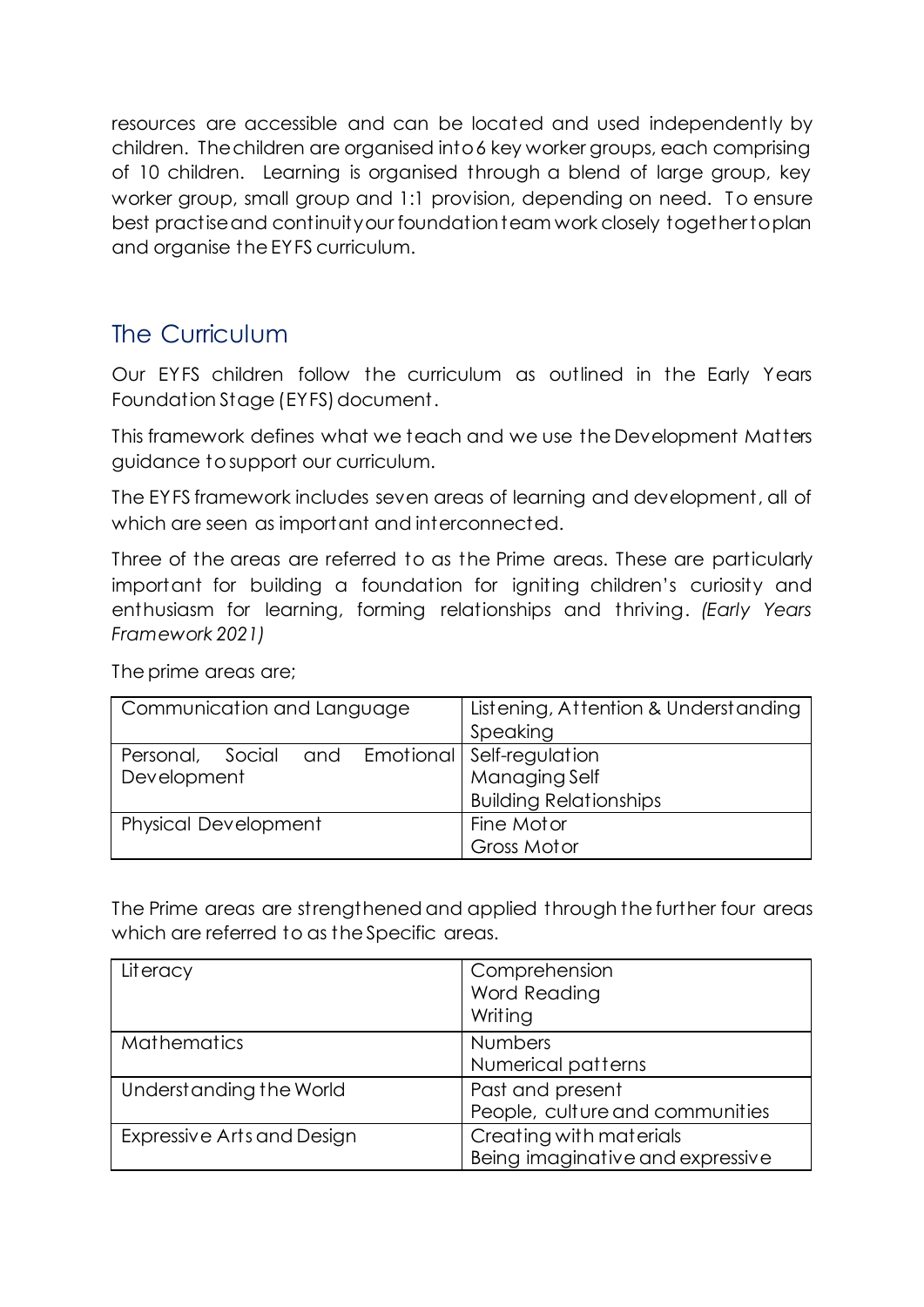We enrich the Early Years framework with our Sherwood curriculum to enhance the experience and opportunities available to the children.

Our teaching of synthetic phonics is based on the Red Rose Letters and Sounds scheme and our teaching of mathematics is guided by the White Rose Maths Hub.

## Characteristics of Effective Learning

The EYFS also includes the 'Characteristics of Effective Learning' which help practitioners identify a child's attitude to learning and their ability to play, explore and think critically about the world around them.

The three characteristics are;

- Playing and Exploring- children investigate and experience things and 'have a go'
- Active Learning- children concentrate and keep trying if they encounter difficulties, they enjoy achievements
- Creating and Thinking Critically- children have and develop their own ideas, make links between ideas and develop strategies for doing things

# **Teaching**

We ensure there is a balance of child- initiated learning through continuous provision, and adult led activities, across the school day. Although much of the time is spent with children self-selecting tasks, the interaction between the adult and child is essential. The adults respond to each child's emerging needs and interests, guiding their development through warm, positive interaction. The adult's role is to continually model, demonstrate and question what the child is doing.

## Parents as Partners

We recognise that parents and carers are a child's first and most enduring educators and we aim for the school and parents and carers to work closely in the Foundation Unit. This can have a very positive impact on a child's development but relies on a two-way flow of information and knowledge. We will develop this working relationship between the school and parents and carers as follows:

• inviting all parents/carers to an induction meeting during the term before their child starts school and a tour of the school with their child

• inviting the children along with their parent/carer to attend 1 Stay and Share Session immediately before they begin school in September and then a series of half days

• we will hold a parent's meeting in the Autumn term to introduce the Foundation Stage Curriculum, discuss how learning takes place in the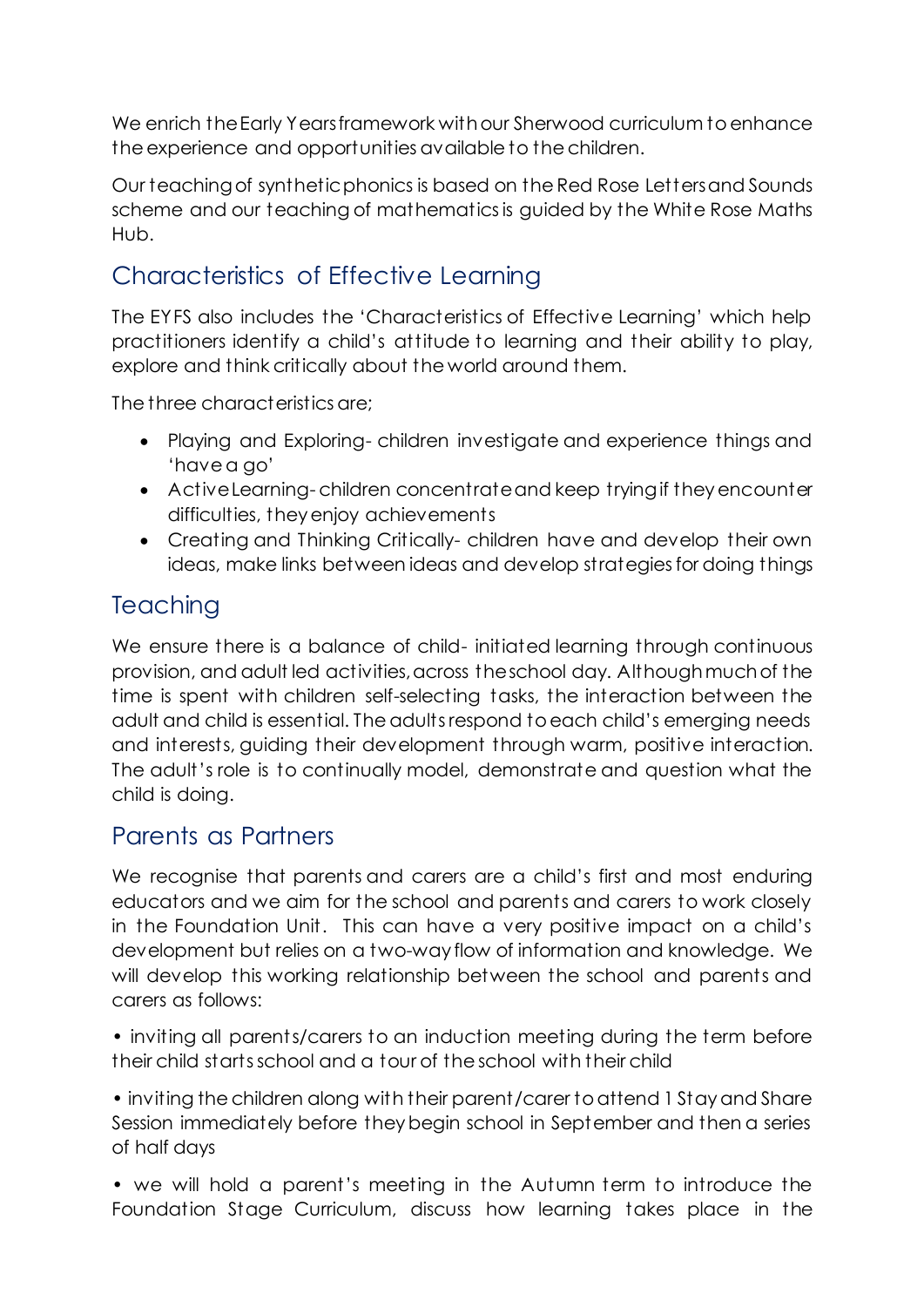Foundation Stage and how parents and carers can support their child's learning

- we will hold a 1-1 parents' meeting in theAutumn andSpring termsto discuss individual children's progress
- we will send out a written report in the Summer term

• through online learning journeys we ensure that parents/carers are kept up to date with their child's progress and development

• we will publish a weekly Newsletter to inform parents/carers of learning that has taken place

• We operate an 'open door' policy that will allow parents and carers to discuss concerns and developments in an informal manner

#### Assessment

At Sherwood Primary School, ongoing assessment is an integral part of the learning and development processes. Practitioners observe pupils to identify their level of achievement, interests and learning styles. These observations are then used to inform future planning. Observations and assessments are recorded on children's online learning journeys which parents can access.

At the end of the EYFS (end of Reception), practitioners complete the EYFS profile (Statutory requirement) for each child. Pupils are assessed against the 16 early learning goals, indicating whether they are;

- 'Expected' meeting expected levels of development
- 'Emerging'- not yet reaching the expected levels of development

#### Safeguarding

It is important to us that all children in the school are safe. Children learn best when they are healthy, safe and secure, when their individual needs are met and when they have positive relationships with the adults caring for them.

We educate children on the importance of boundaries, rules and limits and we encourage them to become responsible for their own behaviour by supporting them to make the right choices. We teach the children how to recognise and manage risks in a supervised learning environment.

Please refer to our School Safeguarding Portfolio for relevant policies and procedures.

# Equal Opportunities

All teaching and non-teaching staff at Sherwood Primary School are responsible for ensuring that all pupils, irrespective of gender, ability, ethnic origin and social circumstances have access to the whole curriculum and the